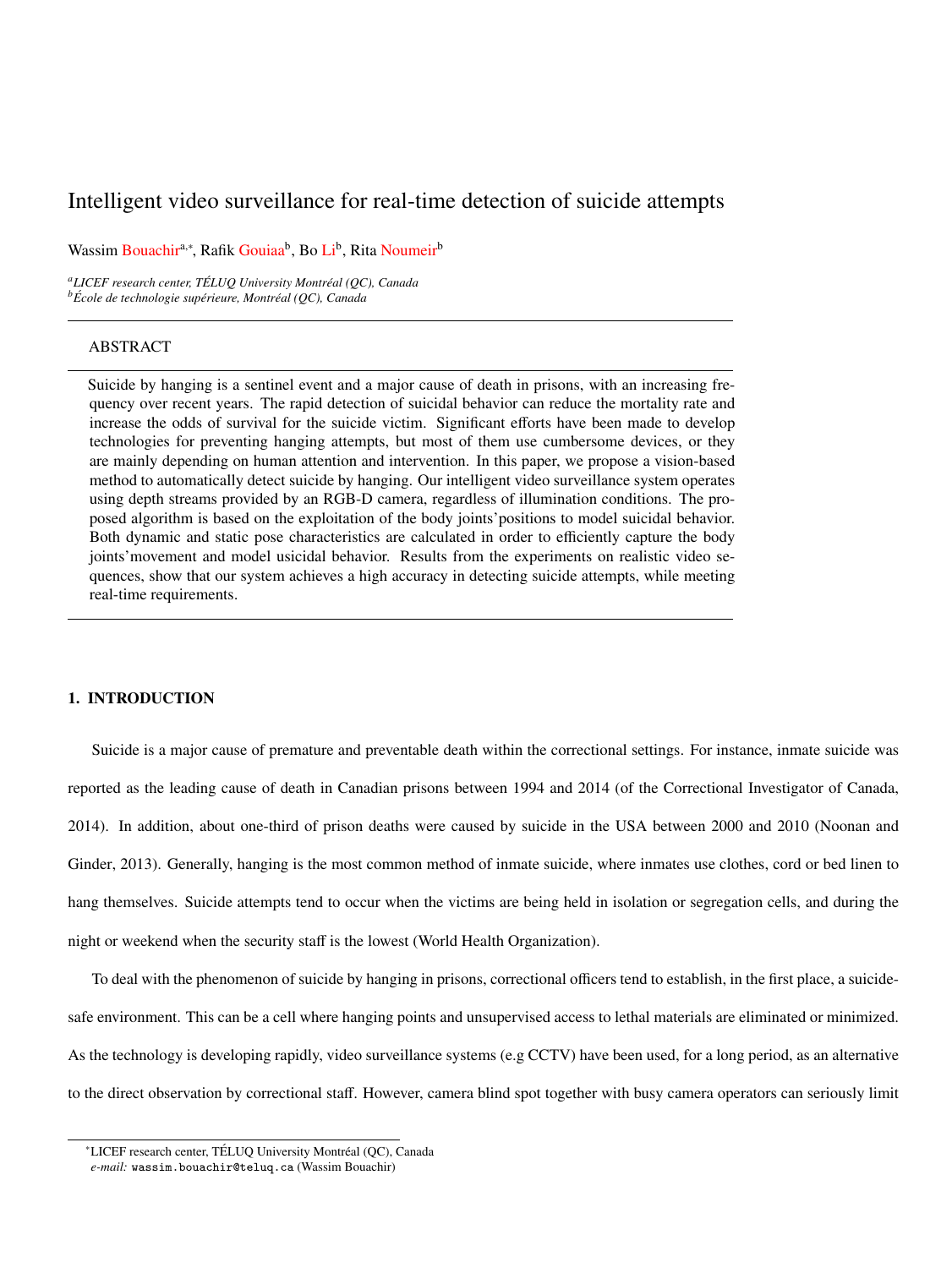the performance of such systems. Tragically, numerous examples of suicides continue to occur in full view of camera equipment, which brings up the question of the effectiveness of such vision-based systems for preventing suicide by hanging attempts in jails and prisons (of the Correctional Investigator of Canada, 2014). Numerous other solutions have been established for the purpose of detecting and preventing suicide by hanging attempts. For instance, a special protective clothing (Safety smocks and blankets) has been designed to be worn by actively suicidal inmates (Hayes, 2013). A top door alarm (Cook, 2011), which triggers an alarm if the door is used as a ligature point, allowing for a life-saving proactive emergency response. Moreover, the *'bracelet for life'* (World Health Organization, 2007) has been used for monitoring several physiological parameters. If prisoner's vital signs are detected as being outside the normal range, an alarm is triggered and an emergency response is activated. Despite their effectiveness in detecting a number of cases of suicide by hanging, establishing such systems in practice is very challenging. In fact, most of these systems require either wearing cumbersome equipments or they are a source of false alarm even if the inmate simply removes the equipment (bracelet, clothes etc).

With the increasing development of new technologies for human action recognition, a few solutions have been proposed in the aim of improving the existing video-surveillance systems to automatically detect suicidal behaviors and trigger an alarm. In this sense, (Lee et al., 2014) presented a method for automatically analyzing depth images captured by an Asus Xtion Pro camera, and detect suicidal behavior. However, this is a preliminary work, where only the case of a partial suspension hanging was considered, without dealing with real-world difficulties such as occlusion and scale invariance. Besides, only a few video sequences with a short duration of 3 seconds each one, have been used to evaluate the proposed algorithm. Lately, we presented an intelligent video-based system for automated detection of suicide by hanging attempts (Bouachir and Noumeir, 2016). Unlike in (Lee et al., 2014), we performed our experiments on a large dataset captured by an RGB-D camera, where 21 persons are asked to simulate different scenarios for unsuspected behavior and suicide attempts. Furthermore, video sequences have been captured, where challenging real-world conditions such as occlusions, illumination changes, and scale changes have been considered. Our system is also able to operate day and night without bothering the prisoners, owing to the invisible illumination used by the Kinect camera. Despite the promising results given by our algorithm, it faced difficulties for recognizing some daily living activities such as wearing or removing clothes, which involve movements similar to the movement of the body during suicide by hanging attempts. In this paper, we aim to extend our previous work in the following directions:

- A real-time scaling algorithm is proposed to deal with the effect of morphological difference within candidates and keep the features invariant with respect to people.
- A feature selection approach is applied in order to speed up our algorithm for real-time application and improve its generalization capacity.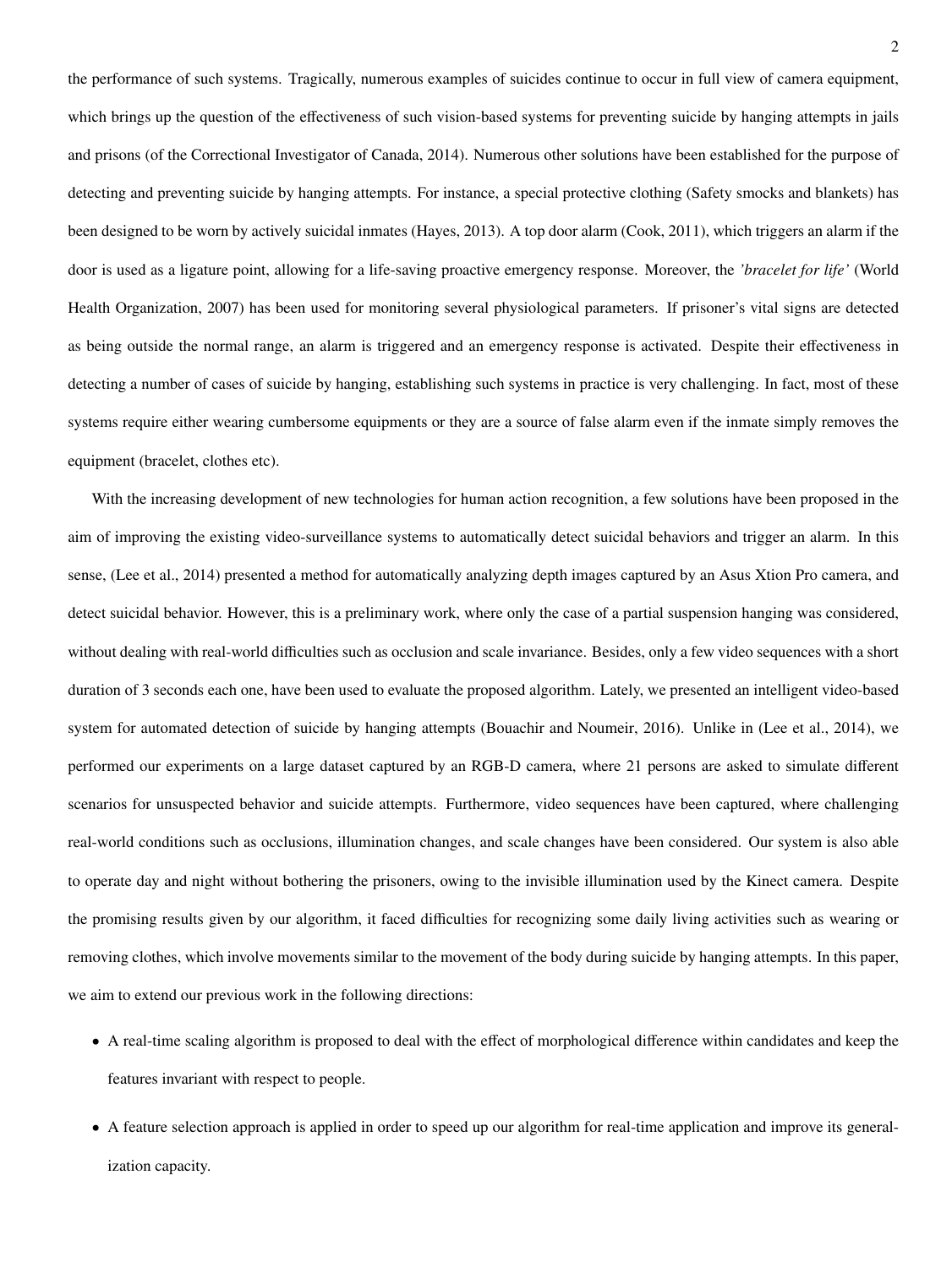- We analyze the performance of numerous classifiers for detecting suicide attempts presented in realistic videos.
- We propose to oversample the minority class to overcome the problem of the unbalanced dataset.
- We perform a more complete performance evaluation using 2 strategies: a frame-based evaluation and a sequence-based evaluation.

# 2. Related works

In the past few decades, human action recognition has drawn much importance in the field of video analysis technology owing to the increasing demand from a wide range of applications (e.g human computer interaction, ambient assisted living and video surveillance). In the context of video surveillance applications, the automatic detection of abnormal behaviors can be used to alert the security staff of a potential danger such as reporting an inmate committing a suicide by hanging. Generally, a camera-based action recognition system operates on two main steps: 1) feature extraction which consists in building visual cues intended to be informative and non-redundant with respect to the corresponding activities, and 2) action learning and classification which based on training classifiers using the extracted features, and using them for classifying observation. According to the type of the extracted features: human action recognition methods can be categorized into 3 groups (Weinland et al., 2011) as follows: The first group used global approaches that consist on detecting the whole human body without caring about identifying and labeling the individual body parts. Numerous type of features have been used such as silhouette (Gouiaa and Meunier, 2015), contour (Cheema et al., 2011) or optical flow (Fathi and Mori, 2008). Most proposed methods in this category operate on the whole human body and obey to a global representation, which is not flexible enough to capture intra-class variations of activities.

Unlike the first category, methods in the second category mainly focus on designing a local representation of human actions instead, where the image/video are divided into small patches, regardless the body parts labeling, illumination changes or the body localization. These small patches catch the regions of high variations in time and spatial domain and involve appearance and/or motion information. For instance, the space-time interest descriptors (Yang and Tian, 2014) were proposed to generalize the concept of interest points and local descriptors (Bay et al., 2006). Despite their effectiveness to overcome some global representation limitations, including noise and partial occlusion, such methods still only contain limited spatiotemporal information, which is insufficient for representing complex activities.

The methods in the third group are based on pose estimation approaches to represent a human action as a sequence of poses over time. This modeling is often done by exploiting the spatial configuration of human body structure. This representation is derived from the principle, published in (Johansson, 1973), explaining how humans observe actions. This work demonstrates that humans are able to identify an action from a few poses only. Several methods have been proposed in this context to tackle the problem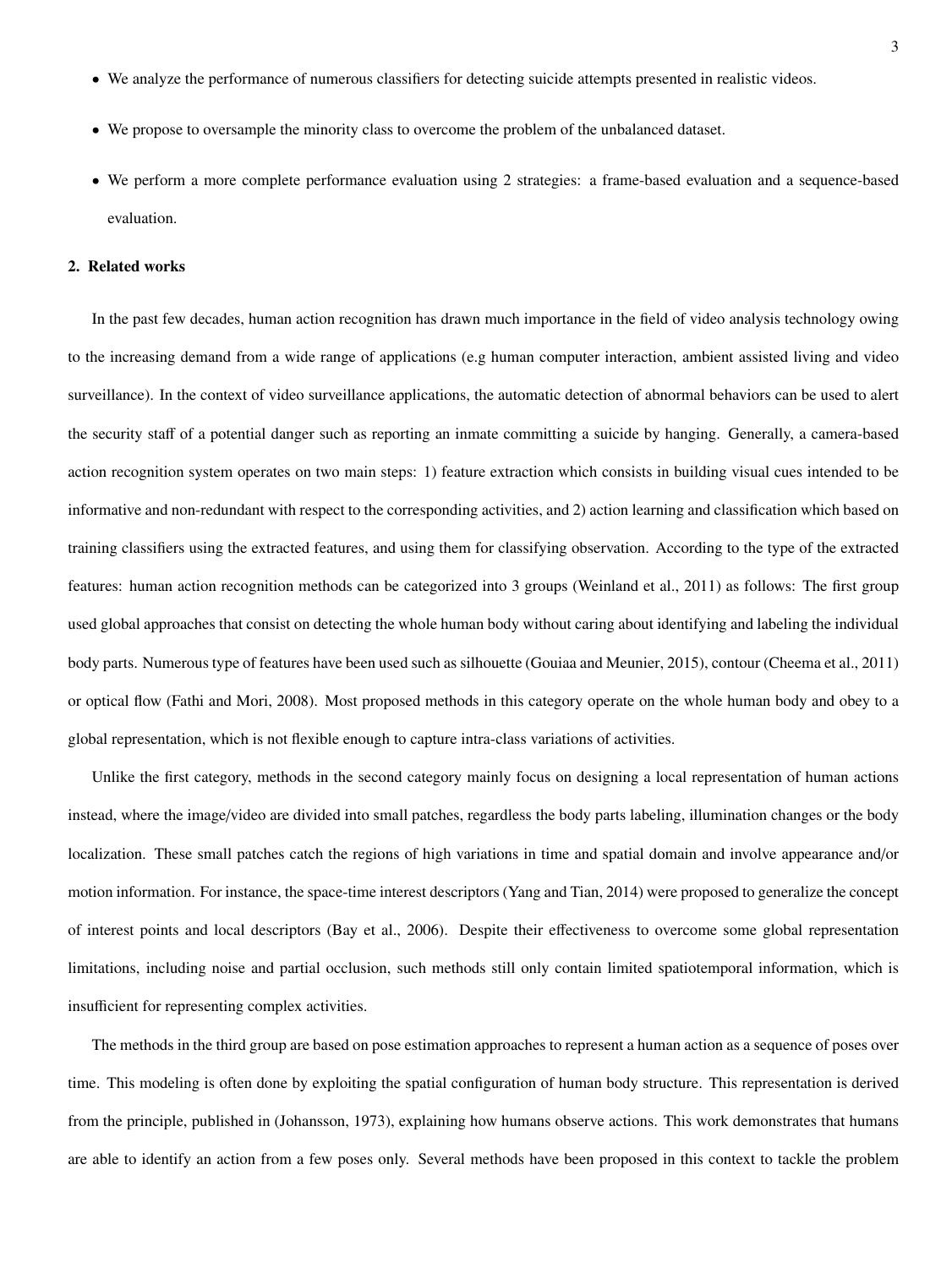of human action recognition using human body joints localization. For instance, (Parisi and Wermter, 2013; Parisi et al., 2015) proposed methods for human action recognition based on the clustering of pose and motion features with self-organized maps. The reader can find further details in the survey (Sarafianos et al., 2016). However, pose-based human action recognition can be difficult due to the complexity of getting high quality poses from RGB videos in a real-world scenario, except in controlled environments (e.g static and calibrated cameras and simple backgrounds). Pose-based activity recognition is still a challenging research area, demanding significant improvements to deal with numerous limitations.

In this paper, we are interested in methods of the third category, since they are more suitable to represent complex human behaviors. To deal with the limitations of such systems, we propose to use images captured by a depth camera, providing the 3D spatial information in addition to the RGB images. The proposed method is detailed in the next section.

# 3. Proposed Method

The relevant cues provided by the depth information to localize the body joints can help dealing with some of the previously described limitations and open a new line of work to tackle the human activity recognition problem. The proposed method relies on using the spatial configuration of body joints in the 3D space to compute pose and motion features. To detect suicidal behavior, the extracted features corresponding to the current observation are fed to a binary classifier. A suicide by hanging attempt is detected if the percentage of positive observations exceeds a certain threshold during a sliding temporal window.

## *3.1. Pose representation and analysis*

The human body is modeled as an articulated structure of rigid segments connected by joints. Thus, the action of interest can be seen as the temporal evolution of the joints'spatial configuration. With the emergence of depth cameras, the provided 3D depth data largely facilitates the task of human body parsing. Moreover, it has helped to develop a rather powerful human motion capture technique (Shotton et al., 2013) that outputs, in real time, the 3D joints'positions of the human skeleton. In our algorithm, this method is applied on the depth images to obtain the 3D location of joints'human body.

We experimentally verified that the lower body joints are not relevant for our joint pairwise distance features. Indeed, the pairwise distances between the lower body joints remain almost constant, as the spatial configuration of the lower body parts does not undergo any significant changes during the activity of interest. We therefore propose to track only the upper body parts. Thus, we consider a subset of  $N = 16$  upper body joints (See Fig.1). In each frame t, the 3D joint coordinates are noted as:

$$
X_t = \{J_t^i = (x_i, y_i, z_i)|i = 1 \cdots N\}
$$
\n(1)

Where  $(x_i, y_i, z_i)$  are the 3D coordinates of the *ith* joint *J* at time *t* which is noted as  $J_t^i$ .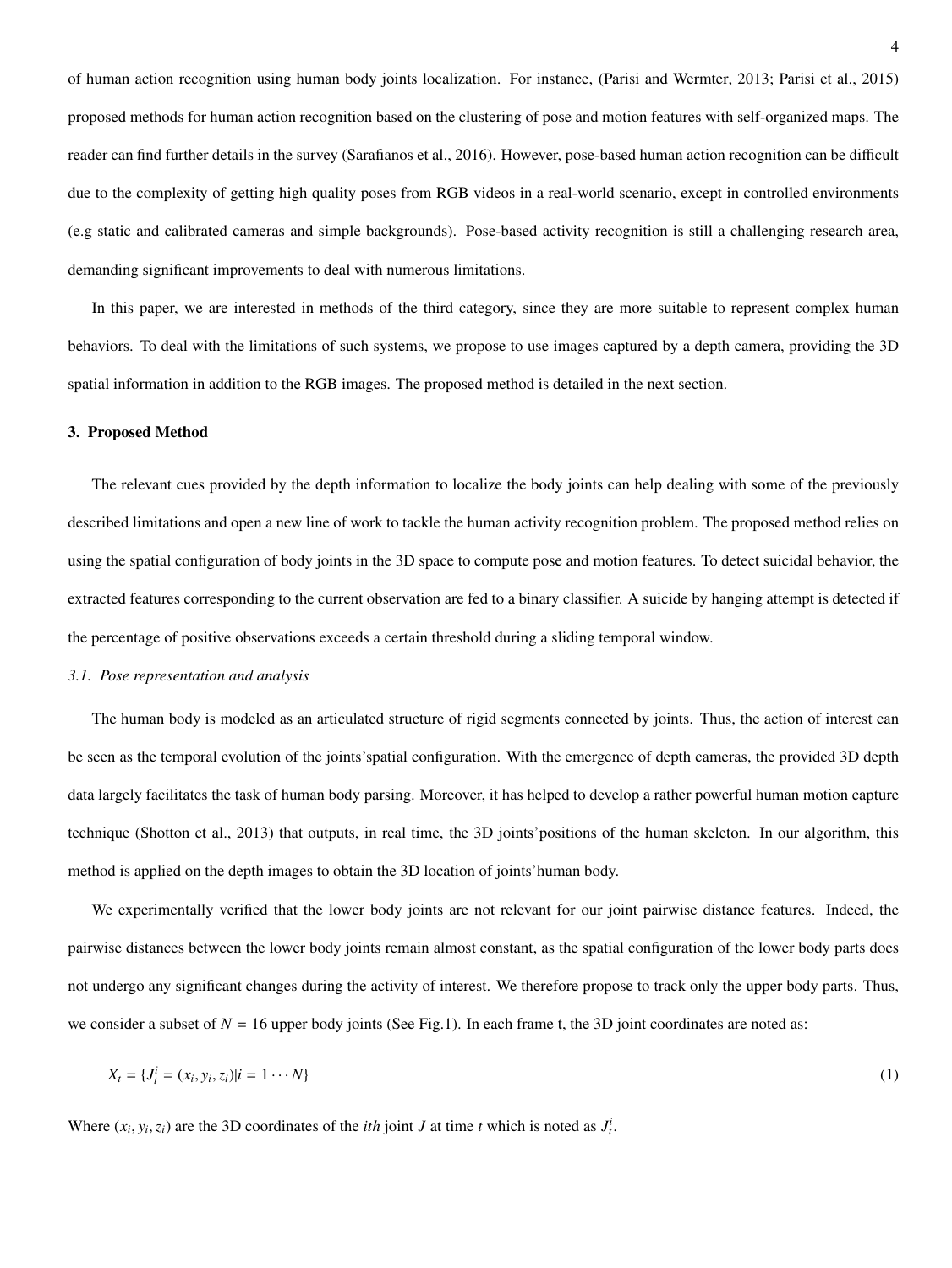

Fig. 1: Location of human joints given by the method of Shotton et al. (Shotton et al., 2013).

#### *3.2. Pose and motion features*

Usually, inmates commit a suicide by hanging by placing a strangling object around the neck (World Health Organization, 2007). This typically requires moving the hands to the neck from top to bottom, implying the movement of several upper body joints. Based on this, we model the upper body configuration change using the relative distances between joints. The 3D joints are used to calculate two different features:

- $P_t = \{dist(J_t^i, J_t^j)|i, j = 1 \cdots N; i \neq j\}$ , which is pairwise disjoint distances between the list of joints, used to describe the pose at frame t.
- $M_t = \{dist(J_{t-1}^i, J_t^j)|i, j = 1 \cdots N\}$ , which is pairwise distances between the list of joints in frame t and frame (t-1), used to describe the elementary motion performed between 2 subsequent frames.

For each frame t, we combine the pose features vector  $P_t$  and the motion feature vector  $M_t$  having respectively  $C_N^2 = 120$  and  $N^2 = 256$  components to form a single 376-dimensional vector  $F_t = (P_t, M_t)$ . Note that the feature vector  $F_t$  is invariant to rotation, since we perform pairwise comparisons instead of directly using joint positions (in the 3D camera coordinate system). To ensure scale invariance, we normalize each feature vector  $F_t$  by a scaling parameter, estimated as follows.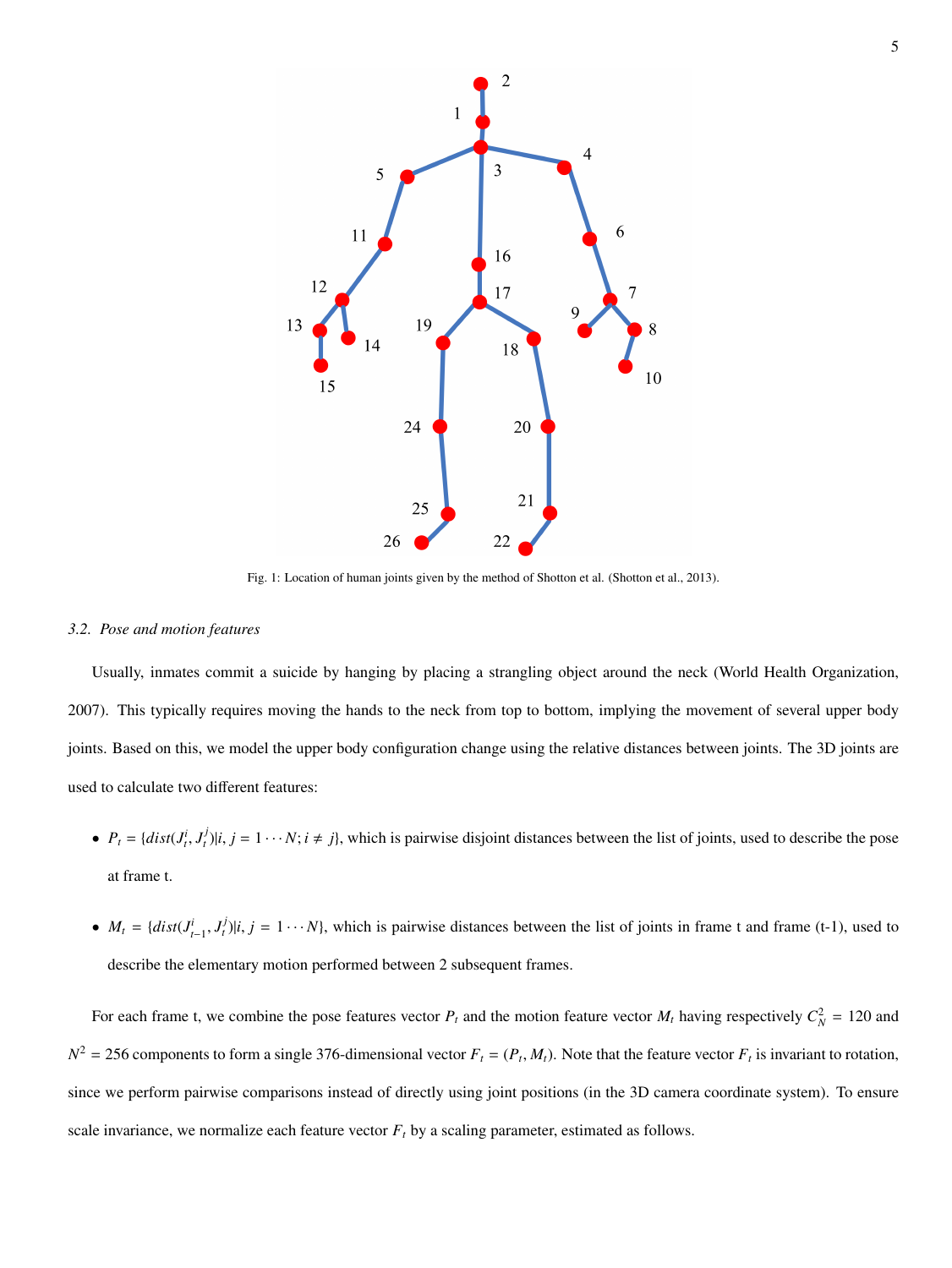# *3.3. Scaling parameter estimation*

Scale invariance is considered as an important criterion for designing robust feature descriptors. In our case, the pairwise distances between the 3D joints within one frame or across a sequence of neighboring frames are largely variant with respect to the monitored person. For example, the distance between shoulder and elbow of people with large body size is greater than that of people with smaller body size. To deal with this difficulty, we propose to normalize the computed feature vector in order to remove the influence of body size. The normalization is achieved by dividing each feature vector by the corresponding distance between the neck and the spine middle. Our choice is explained by 3 reasons:

- The distance between these two joints is proportionate to the person's height,
- For one specific person, the distance between the neck and the spine middle is stable and does not dramatically changed with respect to the current pose,
- The neck and middle spine joints are always visible for a Kinect camera. As shown in Fig.2, we see that three joints, which are head, neck and spine middle are always observable. This gives us a heuristic basis for choosing the distance between the neck and the spine middle as a scaling parameter noted *s*.



Fig. 2: Percentage of tracked instances for each joint.The total number of frames is 51003.

Note that the scaling parameter can be simply calculated from one frame. However, using a sequence of frames, we propose to estimate *s* by using the median value of the list of distances generated across the sequence. The main reason for choosing the median value is that it is robust to outliers. For this, we implement an algorithm based on Min-Max heaps for estimating the median value in a constant time (see algorithm 1).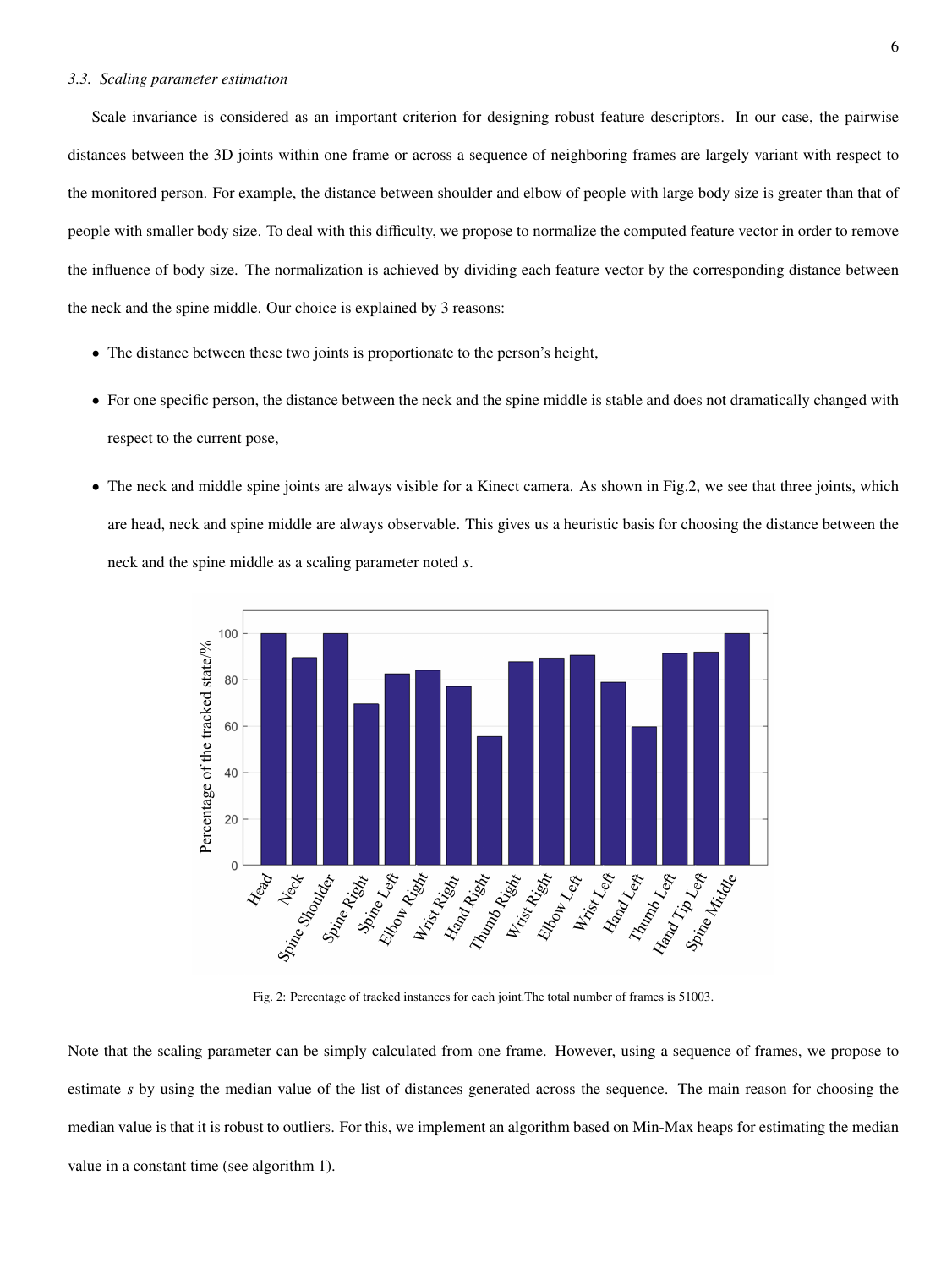Algorithm 1 Online scaling parameter estimation

Input: neck position and spine middle position from current frame; min heap and max heaps

Output: estimated scaling parameter

Assumption: the size difference of min and max heaps is less than or equal to one. Both min and max heap are not full

- 1: Calculate the distance *d* between the neck and spine middle
- 2: if the sizes of min heap and max heap are not equal then
- 3: Add *d* to the heap with the smaller size
- 4: The scaling parameter is the average of the root values from both heaps
- 5: else
- 6: Add *d* to min heap
- 7: The scaling parameter is the value of the root of min heap
- 8: end if
- 9: if Either min or max heap is with full size then
- 10: Abandon the last half elements in both min and max heap

11: end if

In this algorithm, one min-heap and one max-heap are used to dynamically and adaptively estimate the median value. Both

heaps are maintained to make their size difference no larger than one. In this case, the median value is trivially given as follows:

- If both heaps have the same size, the median value is the averaged of the two roots.
- Otherwise, the median value is the root value of the heap with a larger size

In addition, if both heaps are full, we abandon the second half of elements in both heaps to allow the median to be updated from the new measurements. Once the scaling parameter is available, current feature sample is scaled as:

$$
SF_t = \frac{F_t}{s}.\tag{2}
$$

## *3.4. Feature selection and learning*

Generally, a large number of features leads to the over-fitting problem and consequently decreases the generalization capacity of the machine learning model. To overcome this problem, various dimensionality reduction approaches have been proposed. Feature selection is one of the most popular techniques used for dimensionality reduction, by removing noise and redundant feature. The goal is to select a small subset of features from the original ones according to certain relevance criterion, which leads to higher generalization capacity, lower running time, and better model interpretability. According to the learning approach (i.e supervised, unsupervised or semi-supervised), different feature selection algorithms have been proposed. In the context of supervised learning, feature selection techniques can be categorized into filters, wrappers, and embedded techniques. In this work, we are particularly interested in methods of the first category due to their simplicity and computational efficiency. This method aims to identify a subset of features among a possibly large set of features that are relevant for predicting a response, according to the score attributed to the individual features. However, using only a scoring function to decide the features relevance can lead to a rich redundancy when the features are very dependent. A popular filter technique that is able to handle the redundancy among the selected feature is the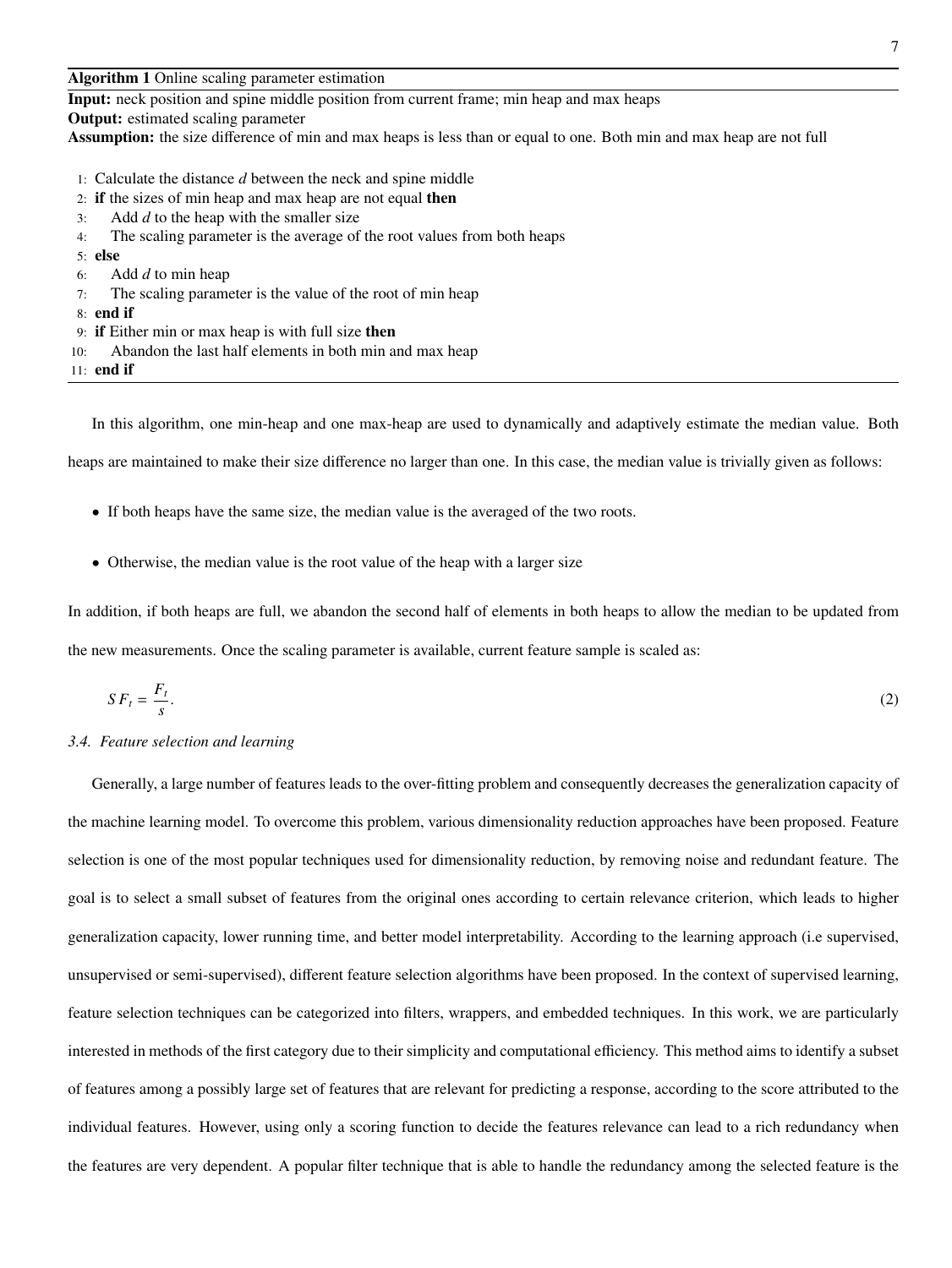Minimum Redundancy Maximum Relevance (mRMR) (Peng et al., 2005). Using this algorithm, the subset features  $\{x_j | j = 1 \cdots m\}$ are sequentially selected as follows:

$$
\max_{x_j \in \Lambda \setminus \Gamma} = \left[ I(x_j; c) - \frac{1}{|\Gamma|} \sum_{x_i \in \Gamma} I(x_i; x_j) \mid i = 1 \cdots |\Lambda| \right] \tag{3}
$$

where  $I(x_j; c)$  is the mutual information value between individual feature  $x_i$  and class  $c, I(x_i; x_j)$  is the mutual information between two features  $x_i$  and  $x_j$ ,  $\Gamma$  is the subset of the best features,  $\Lambda$  is the original set of features with  $|\Lambda|$  cardinality.

The idea behind the mRMR is to sequentially select a feature that is relevant with respect to the target class  $c$  (max-relevance) and simultaneously has a low dependence to the already selected features in  $\Gamma$  (min-redundancy). Both criterions are evaluated based on the mutual information. In the literature, different methods have been proposed to ensure the max-relevance (correlation between a feature vector and the target class c) criterion such as Fisher score, t-statistics, and entropy score. Thus, in this work, we consider a generalized version of the mRMR algorithm presented by the following equation:

$$
\max_{x_j \in \Lambda \setminus \Gamma} = \left[ S(x_j) - \frac{1}{|\Gamma|} \sum_{x_i \in \Gamma} I(x_i; x_j) \mid i = 1 \cdots |\Lambda| \right] \tag{4}
$$

where  $S(x_i)$  is the score of the *jth* feature.

Feature selection is a crucial step that can help us for speeding up our algorithm to meet the real-time requirements and improve the learning performance of our system, by removing the redundancy. Thus, once the feature selection is performed, we obtain a new observation  $SF_t$  at time t, with a smaller dimension ( $|SF_t| < 376$ ).

In our system, activity recognition is achieved by applying a binary classification on a single observation  $SF<sub>t</sub>$  in order to categorize it as *'suicide'* or *'unsuspected'*. For this purpose, we tested several binary classifiers which are constructed and tuned using the extracted features  $\widehat{SF}_t$  of the training set. For this purpose, different binary classifiers including Linear Discriminant Analysis (LDA), Linear Support Vector Machines (L-SVM), Support Vector Machine with radial basis kernel (RBF-SVM) and Naive Bayes (NB) have been constructed and tuned using the extracted features  $\widehat{SF}_t$  of the training set. Due to its better performance, we chose RBF-SVM which outperforms the classifiers that we tested. Moreover, we note that due to the real-time requirements, we only tested bit complex classifiers. The flowchart of the offline training procedure is depicted in Fig. 3.



Fig. 3: A flowchart of the offline training procedure.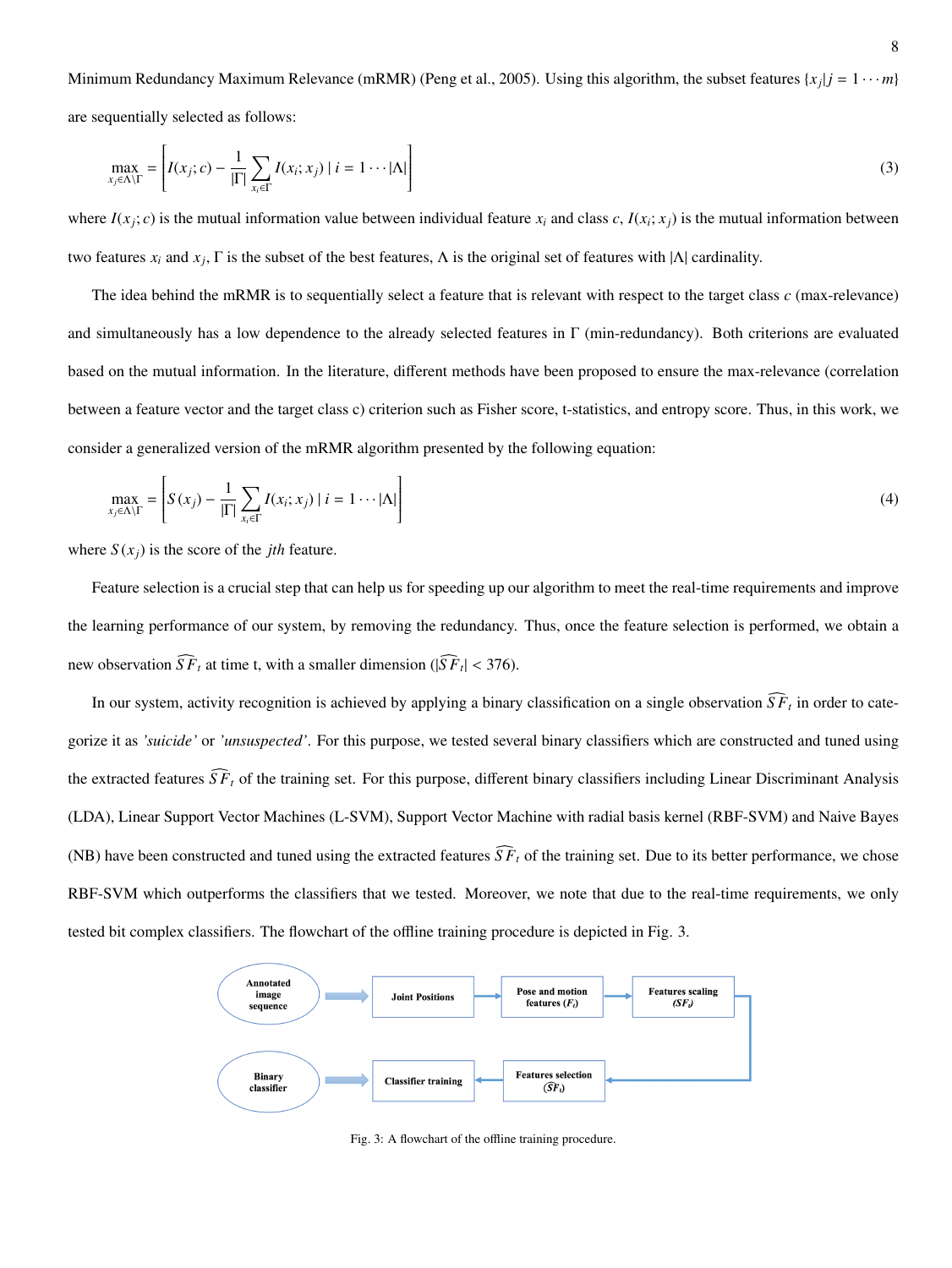# Algorithm 2 On-line suicide by hanging detection

Input: depth frame *t* Output: detection result **Assumption:** processing frame  $t$  with  $t \geq 1$ **Initialization:** detected = false;  $\theta_t = 0$ ;

- 1: While detected==false do
- 2: Estimate pose
- 3: Compute joint locations
- 4: Calculate pose feature vector *P<sup>t</sup>*
- 5: Calculate motion feature vector *M<sup>t</sup>*
- 6:  $-F_t = [P_t, M_t]$ <br>7:  $\blacksquare$  Normalizing
- 7: Normalizing  $F_t$  with the scaling parameter s to obtain  $SF_t$
- 8: Feature selection:  $\overline{S} \overline{F}_t$
- 9: Classify  $\overline{S}F_t$  using the RBF-SVM
- 10: Update  $\theta_t$
- 11: **if**  $\theta_t \ge \theta_{min}$  **then**<br>12: detected = t
- 12: *detected* = *true*
- 13: else
- 14: Shift temporal window by S
- 15: Retrieve frame t + 1 16: end if

#### *3.5. Action recognition*

Real-time activity recognition is achieved using the procedure summarized by algorithm 2. Once the RBF-SVM classifier is trained, the algorithm processes a stream of depth images in order to detect whether a suicide by hanging attempt is underway. First, the positions of the body joints are estimated using the method published in (Shotton et al., 2013). These joints are employed to derive the two sets of features: pose and motion features combined in a single vector *F<sup>t</sup>* . *F<sup>t</sup>* is then scaled and feature selection is applied to generate the observations  $SF_t$ . These observations are sequentially classified as positive or negative using the RBF-SVM classifier. Suicide detection is based on observing the person's behavior during a sliding temporal window of width  $\Delta_0$ , which is regularly shifted by a temporal step S at each iteration. Finally, a suicide by hanging attempt is detected if the percentage of positive observations <sup>θ</sup>*<sup>t</sup>* exceeds a threshold <sup>θ</sup>*min*.

#### 4. Experiments

## *4.1. Dataset*

Since there is no public video dataset that can be used to evaluate the proposed system. We thus created our own sequence collection, where 21 persons participated to perform numerous simulations in a room whose dimensions are close to those of prisons. Our system is composed of an RGB-D sensor (Kinect v2) installed in an upper corner, at a distance of approximately 0.30 m from the ceiling, with a tilt angle of 35°. To guarantee an efficient body pose estimation, we suppose that the distance between the candidate and the camera is between 0.5 m and 4.5 m.

To create the dataset, the participants were asked to perform two scenarios: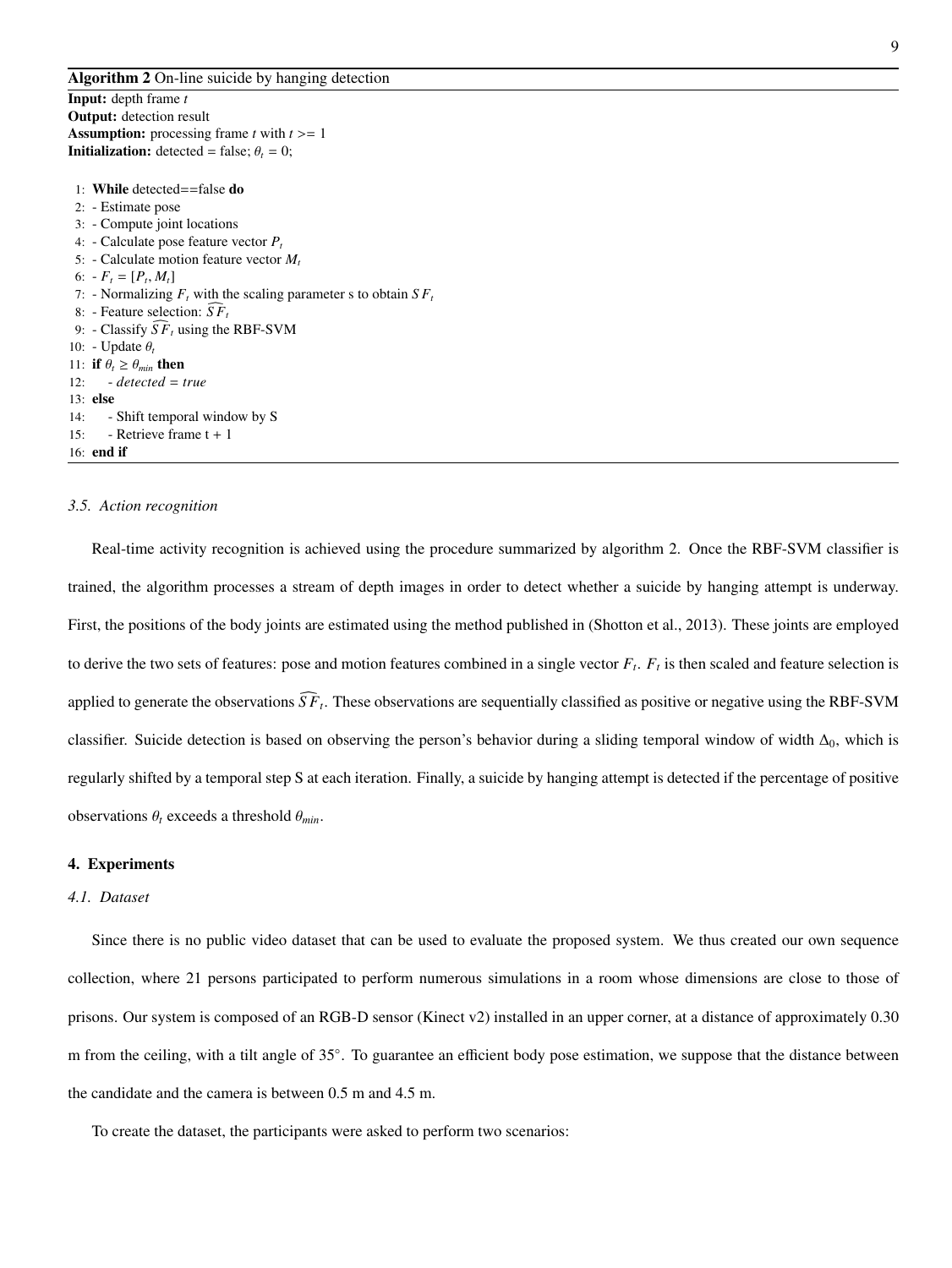- In the first scenario, the candidate was invited to simulate a suicide attempt through three main steps: 1) he/she tries to create a hangman's knot using a bed sheet (each person can create the knot in a different way), 2) he/she places the knot in a fixed point in the room, 3) he/she places the knot around the neck.
- During the second scenario, the participant performed some unsuspected actions from different viewpoints with respect to the camera, such as walking in the room, sitting, removing a piece of clothing, wearing clothes, etc.

To learn suicidal behavior, we focus on the action of putting the knot from overhead down to the neck. For each video sequence corresponding to suicide by hanging, we annotated the frames containing this behavior as positive. The frames in the non-suicidal video sequences were annotated as negative. All participants performed suicidal actions, while only the first 15 ones performed non-suicidal actions. The descriptions of the experimental dataset are given in Table1 and Table 2. Our dataset includes a total number of 42 videos. 27 video sequences containing suicide by hanging attempts and 15 video sequences contain only normal activities. In term of frames, our dataset contains 12991 positives frames and 31474 (21393+10081) negative frames.

| Table 1: Number of positive frames (suicidal) in each suicidal video sequences. The rest of frames are annotated as negatives. |  |  |  |
|--------------------------------------------------------------------------------------------------------------------------------|--|--|--|
|--------------------------------------------------------------------------------------------------------------------------------|--|--|--|

| <b>Sequence index</b> | # of positive frames / | <b>Sequence index</b> | # of positive frames / |
|-----------------------|------------------------|-----------------------|------------------------|
|                       | sequence size          |                       | sequence size          |
|                       | 219/918                | 15                    | 302 / 905              |
| $\overline{2}$        | 320/895                | 16                    | 1072 / 1637            |
| 3                     | 462/1186               | 17                    | 662/1160               |
| $\overline{4}$        | 644 / 909              | 18                    | 658 / 778              |
| 5                     | 464 / 882              | 19                    | 286/758                |
| 6                     | 392/711                | 20                    | 520/811                |
|                       | 890 / 1126             | 21                    | 366/753                |
| 8                     | 552/1338               | 22                    | 686 / 1483             |
| 9                     | 594 / 1054             | 23                    | 480/570                |
| 10                    | 250/834                | 24                    | 268 / 395              |
| 11                    | 574 / 1989             | 25                    | 566 / 1079             |
| 12                    | 376 / 1086             | 26                    | 292/916                |
| 13                    | 298 / 1017             | 27                    | 630 / 1451             |
| 14                    | 168 / 2960             | <b>Total</b>          | 12991 / 29610          |

Table 2: Number of negative frames in the video sequences of unsuspected actions.

| <b>Sequence</b><br>index | # of negative frames | <b>Sequence</b><br>index | # of negative frames |
|--------------------------|----------------------|--------------------------|----------------------|
|                          | 1106                 | 9                        | 2084                 |
| $\overline{c}$           | 1249                 | 10                       | 1132                 |
| 3                        | 1370                 | 11                       | 1032                 |
| 4                        | 2621                 | 12                       | 1339                 |
| 5                        | 1563                 | 13                       | 971                  |
| 6                        | 1591                 | 14                       | 1567                 |
|                          | 1666                 | 15                       | 1090                 |
| 8                        | 1012                 | <b>Total</b>             | 21393                |

The dataset was collected and research was conducted with approval from the Research Ethics Board (REB) of École de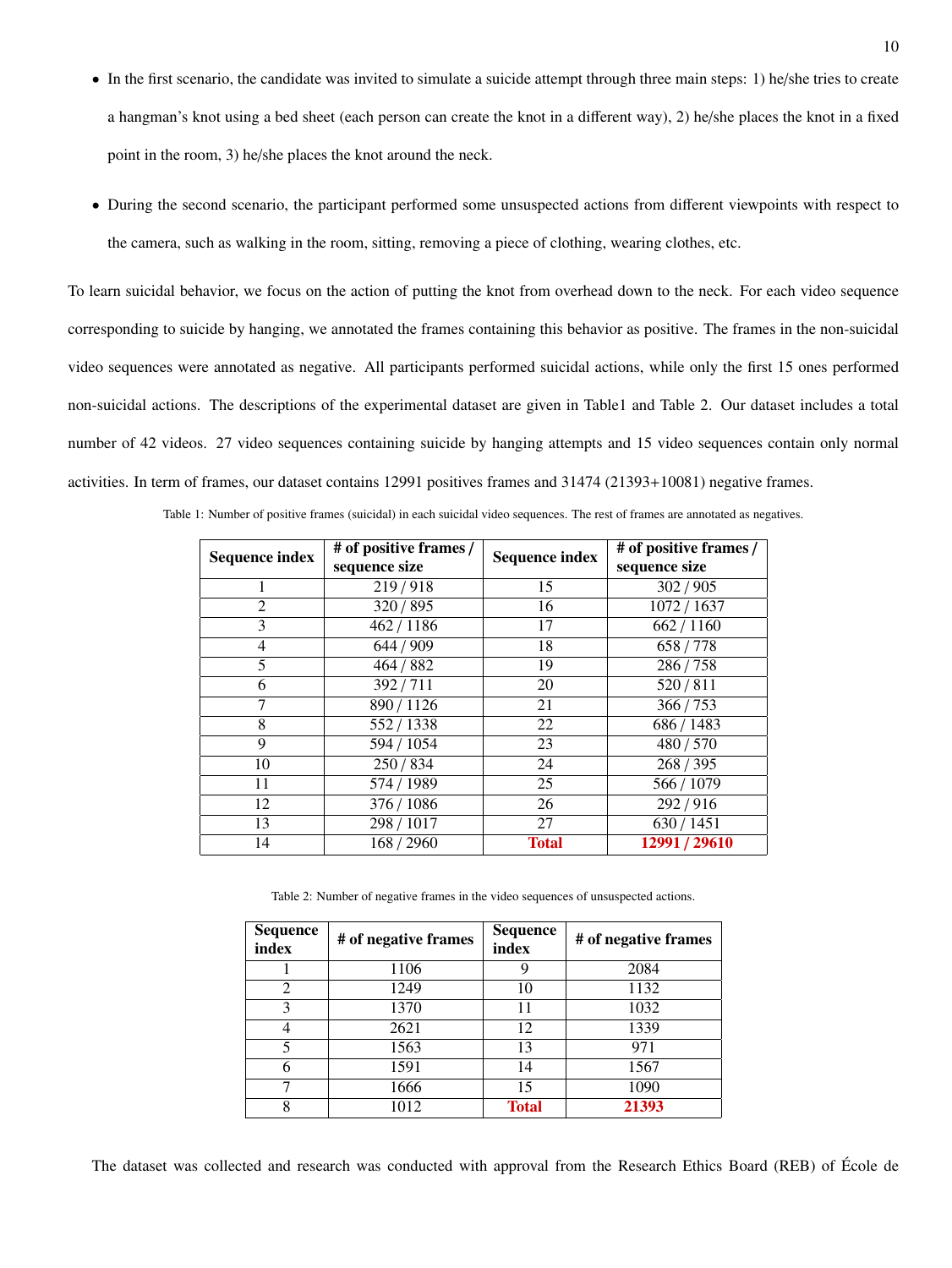# 5. Results

In order to test the accuracy and stability of the presented method, we carried out two different tests using the dataset described above.

- In the first test, we use the leave-one-sequence out cross validation procedure to evaluate our system on all sequences in the dataset.
- Since the dataset was unbalanced because the action of interest takes a short time (a few seconds) compared to non suspecious activities, we perform the second test by splitting the dataset into testing data and training data, and rebalance the latter using the SMOTE: Synthetic Minority Over-sampling Technique (Chawla et al., 2002)

For each experiment, we applied the algorithm, depicted in Fig. 3, on the training set in order to extract feature vectors and generate the trained binary classifier. Different simple classifiers have been tried including Linear Discriminant Analysis (LDA), Linear Support Vector Machines (L-SVM), Naive Bayes (NB) and Support Vector Machines with radial basis kernel (RBF-SVM). Note that the optimal results in all experiments have been obtained using only 100 selected features by using the entropy score as a max-relevance criterion in the mRMR algorithm described in the section 3.4. Once the trained binary classifier was obtained, we evaluated it using two strategies. The first one is called *Sequence-based suicide detection* which is based on evaluating the classifier on detecting whether a suicide attempt exists in a video sequence. For this purpose, we used the algorithm 2 where the hyperparameters were empirically fixed. The sliding temporal window  $\Delta_0$  was fixed empirically to 4 seconds and shifted at each iteration by *<sup>S</sup>* <sup>=</sup> <sup>0</sup>.07 seconds. A suicide action was detected if the threshold <sup>θ</sup>*<sup>t</sup>* exceeds <sup>θ</sup>*min* <sup>=</sup> .75. The second strategy is *frames-based suicide detection* and it was introduced for the following reason: According to the first strategy, the system can recognize a suicide action in a sequence by correctly classifying only the positive frames in the last temporal window. In other words, the system only correctly classify a few positive frames from the whole positive frames in the suicide sequence. For this, we introduce this test to evaluate the effectiveness of our system in classifying individual frames.

# *5.1. Leave-one-sequence out*

In this test, a leave-one-sequence-out cross validation procedure has been applied. In this way, the system is trained with all sequences except one, which is the one that evaluates the accuracy score. By iterating over all the 42 sequences (27 suicidal sequences and 15 normal sequences), the average success rate is used as a final result. Table 3 shows the results of sequence-based suicide detection using the leave-one-sequence out technique. We can see that the best performance was achieved using the L-SVM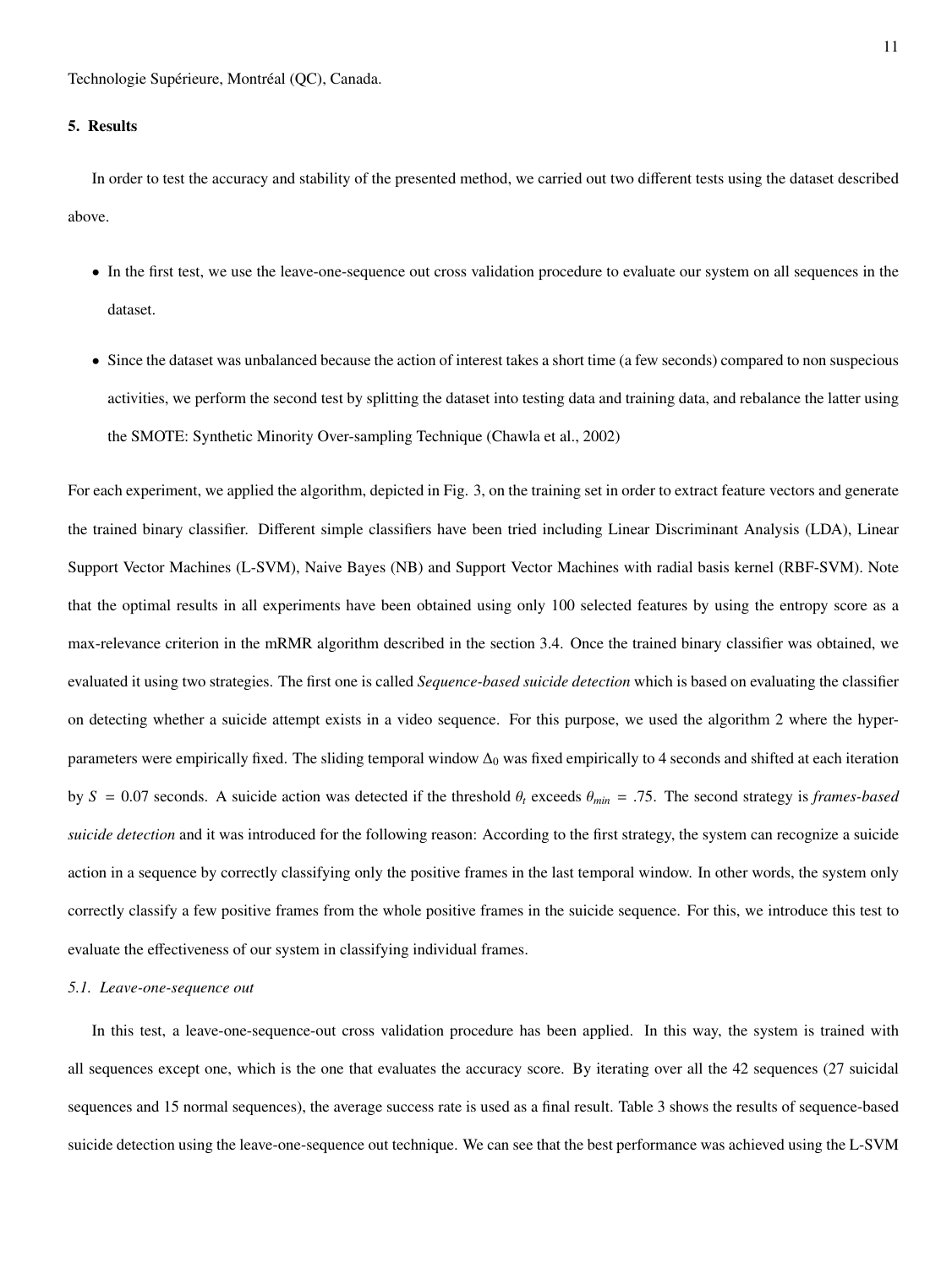Table 3: Sequence-based suicide detection results using leave-one-sequence out test. We present the results obtained by 4 classifier: Linear Discriminant Analysis (LDA), Linear Support Vector Machines (L-SVM), Support Vector Machines with radial basis kernel (RBF-SVM: σ <sup>=</sup> 4, *<sup>C</sup>* <sup>=</sup> .5) , Naive Bayes (NB)

|                    | <b>LDA</b> | L-SVM | NB | <b>RBF-SVM</b> |
|--------------------|------------|-------|----|----------------|
| Accuracy $(\% )$   | 88         | 90    | 85 |                |
| False alarm $(\%)$ |            |       |    |                |

classifier with 90% of accuracy and 0% of false alarm. Although our system did not make any false alarm, it failed to detect some suicidal attempts. This is can refer to two main reasons: 1) The training dataset is unbalanced such that the number of negative frames is much greater than the number of the positive frames. This allows the classifier to more learn and generalize on the majority class (the negative class) and consequently do not make much false alarm, 2) taking a closer look to the misclassified sequences, it can be seen that some suicidal actions are very similar to the normal activities such as wearing clothes action which usually requires moving the hands from bottom to top around the neck.

Table 4 summarizes the results of classifying individual frames using the leave-one-sequence out. As in the first test, we remark that the best result was obtained using the L-SVM classifier. The small false alarm rate confirms the result obtained in the first test. However, even if the accuracy of classifying individual frames is acceptable with respect to the first test, it can be improved by rebalancing the dataset to allow the classifier an equitable learning on both classes.

Table 4: Frame-based suicide detection results using leave-one-sequence out test.We present the results obtained by 4 classifier: Linear Discriminant Analysis, Linear Support Vector Machines, Support Vector Machines with radial basis kernel ( $\sigma = .5, C = .5$ ), Naive Bayes

|                     | <b>LDA</b> | $L-SVM$   $\overline{a}$ | NB ' | <b>RBF-SVM</b> |
|---------------------|------------|--------------------------|------|----------------|
| Accuracy $(\% )$    | 84         | 85                       | 84   | 83             |
| False alarm $(\% )$ |            |                          |      |                |

#### *5.2. Cross-validation on rebalanced dataset*

In this test, We randomly split the available video sequences into a training and a testing sets: 32 video sequences are used to train the proposed system, while the rest (10 sequences) are employed exclusively for testing. As described in Table 1 and Table 2, the number of negative frames are much greater than the number of positive frames. Thus, the classifiers tend to draw a good accuracy on the majority class, having simultaneously a very poor accuracy on the minority class. This is due to the fact that most classifiers pursue minimizing the error rate without taking into account the large difference between the number of cases belonging to each class. To overcome this problem, we propose to use the SMOTE: Synthetic Minority Over-sampling Technique (Chawla et al., 2002) in order to rebalance the training data set by oversampling the positive class (suicidal behavior).

Table 5: Sequence-based suicide detection results using a balanced dataset. We present the results obtained by 4 classifier: Linear Discriminant Analysis, Linear Support Vector Machines, Support Vector Machines with radial basis kernel ( $\sigma = 4$ ,  $C = .5$ ), Naive Bayes

|                    | <b>LDA</b> | L-SVM | N <sub>B</sub> | <b>RBF-SVM</b> |
|--------------------|------------|-------|----------------|----------------|
| Accuracy $(\% )$   | 90         | 90    | 100            | 100            |
| False alarm $(\%)$ | 80         | 40    |                |                |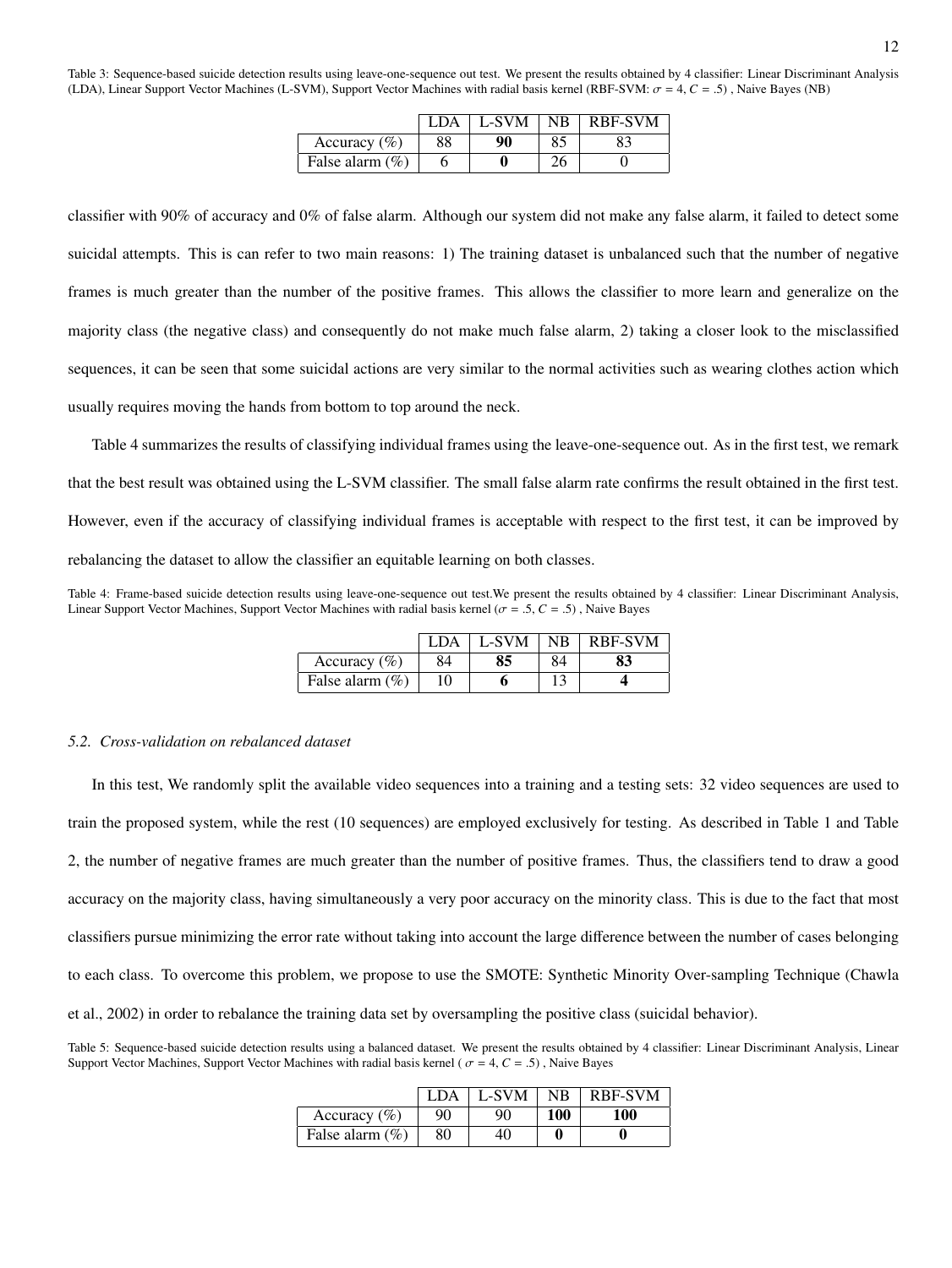Table 5 presents the sequence-based suicide detection results obtained using the balanced training data. The best accuracy was obtained using NB (Naive Bayes) and RBF-SVM (SVM with radial basis kernel). We obtained a 100% accuracy with 0% false alarm using 5 normal video sequences and 5 sequences containing suicidal behavior. In Table 6, the frame-based suicide detection results obtained using the balanced data set confirm the effectiveness of our data balancing strategy to improve the system performance.

Table 6: Frame-based suicide detection results using a balanced dataset. We present the results obtained by 4 classifier: Linear Discriminant Analysis, Linear Support Vector Machines, Support Vector Machines with radial basis kernel ( $\sigma = 4$ ,  $C = .5$ ), Naive Bayes

|                    | <b>LDA</b> | L-SVM | NB | <b>RBF-SVM</b> |
|--------------------|------------|-------|----|----------------|
| Accuracy $(\% )$   | 89         | 89    | 89 | 90             |
| False alarm $(\%)$ |            | 10    | 10 |                |

## 6. Limitations discussion

The Kinect camera provides an informative 3D-skeleton in real-time, which is extremely valuable for activity recognition applications. However, some limitations of such sensor can be figured out and discussed.

From one hand, although that Kinect camera does not require a perfect illumination condition, the direct sunlight can still saturate the sensor, in which case the depth values could not be accurately estimated. Fortunately, prison cells are often not directly "naturally" enlightened owing to the absence of windows. In the case of a naturally illuminated scene, another RGB-based method could be used in parallel(e.g. detecting the presence of a hangmans knot using object detection). From the other hand, even that prison cells are not generally cluttered scenes, the occlusion problem still exists and can affect the reliability of the 3D skeleton detection. In this case, two approaches could be explored: 1) a traditional multi-cameras system based on two Kinect sensors operating in parallel can be used to overcome this problem. We also believe that the use of two cameras, with the appropriate positioning, can resolve the problem of the operation range, which is limited to 1 to 4 meters. 2) A method based on tracking the head and check the presence of a hangman's knot object around the neck can be developed. In fact, the head region is often visible to the camera and its tracking can be achieved by mapping a 2D skeletons on RGB images.

# 7. Conclusion

We introduced an intelligent surveillance system for detecting suicide by hanging attempts in prisons. Our algorithm exploits the 3D joint's positions acquired in real time by a Kinect camera. We used pose and motion features to represent human movements and model the action of interest. A feature selection technique is applied to speed up our algorithm and improve its generalization capacity. Once the system is trained, we apply an online detection procedure, specifically designed to meet the real-time requirements. Several experiments have been carried out using numerous classifiers in order to evaluate our system. These tests allowed to achieve a high accuracy, especially after rebalancing the training set.